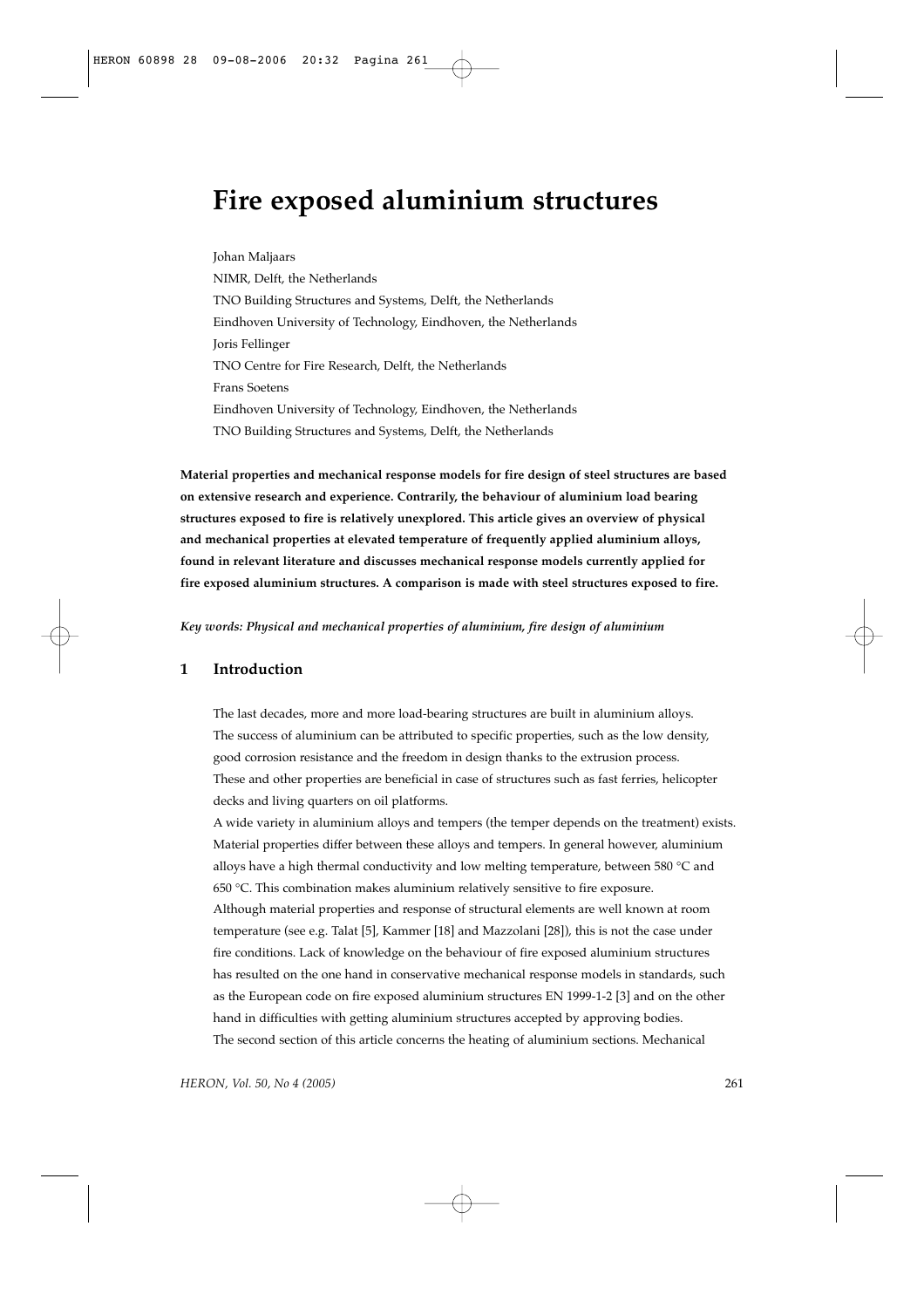properties of heated aluminium alloys are discussed in the third section. The fourth section gives an overview of existing mechanical response models for aluminium structures exposed to fire.

# **2 Thermal response and physical properties**

The temperature development in the cross-section of a non-combustible member is given by the well-known Fourier equation:

$$
\frac{\partial}{\partial x}\left(\lambda \frac{\partial \theta}{\partial x}\right) + \frac{\partial}{\partial y}\left(\lambda \frac{\partial \theta}{\partial y}\right) + \frac{\partial}{\partial z}\left(\lambda \frac{\partial \theta}{\partial z}\right) = \rho \cdot c \frac{\partial \theta}{\partial t}
$$
\n(1)

Equation (1) shows that the temperature inside the member depends on the conductivity (λ) and the product of density and specific heat ( $\rho$ c), which is called thermal capacitance. The boundary conditions of equation 1 are determined by the heat flux to the member surface. This heat flux is the summation of heat flux by convection and heat flux by radiation. The latter is directly related to the emissivity of the surface of the heated member. Thus, besides the thermal properties of the fire itself, heating of an aluminium member depends on the thermal conductivity, thermal capacitance and emissivity of the member. These properties depend on the chemical composition of the material, and may therefore vary per alloy. As the treatment does not change the chemical composition, it is not expected that physical properties depend on the temper, although no tests were found to evaluate this assumption. The relevant physical properties are outlined in the following sections.

## *2.1 Thermal conductivity*

Especially at elevated temperature, the amount of test results on the thermal conductivity found in literature is limited. Tests are reported by Kammer [18], Brandes [10], Holman [17] and in the SFPE Handbook of Fire Protection Engineering [6]. The results are shown in figure 1, together with the thermal conductivity of aluminium alloys according to EN 1999-1-2 [3] and the thermal conductivity of steel according to the European code on fire exposed steel structures, EN 1993-1-2 [2]. From tests carried out it is concluded that the thermal conductivity is different for different alloys.

Figure 1 shows that thermal conductivity of aluminium is high compared to steel. Unless a structural element is exposed to fire on some sides and protected at other sides, e.g. by gypsum board, the member temperature can be regarded as uniform. The exact value for the thermal conductivity is then not very relevant.

The high thermal conductivity also leads to elevated temperatures in parts of the structure not directly exposed to fire.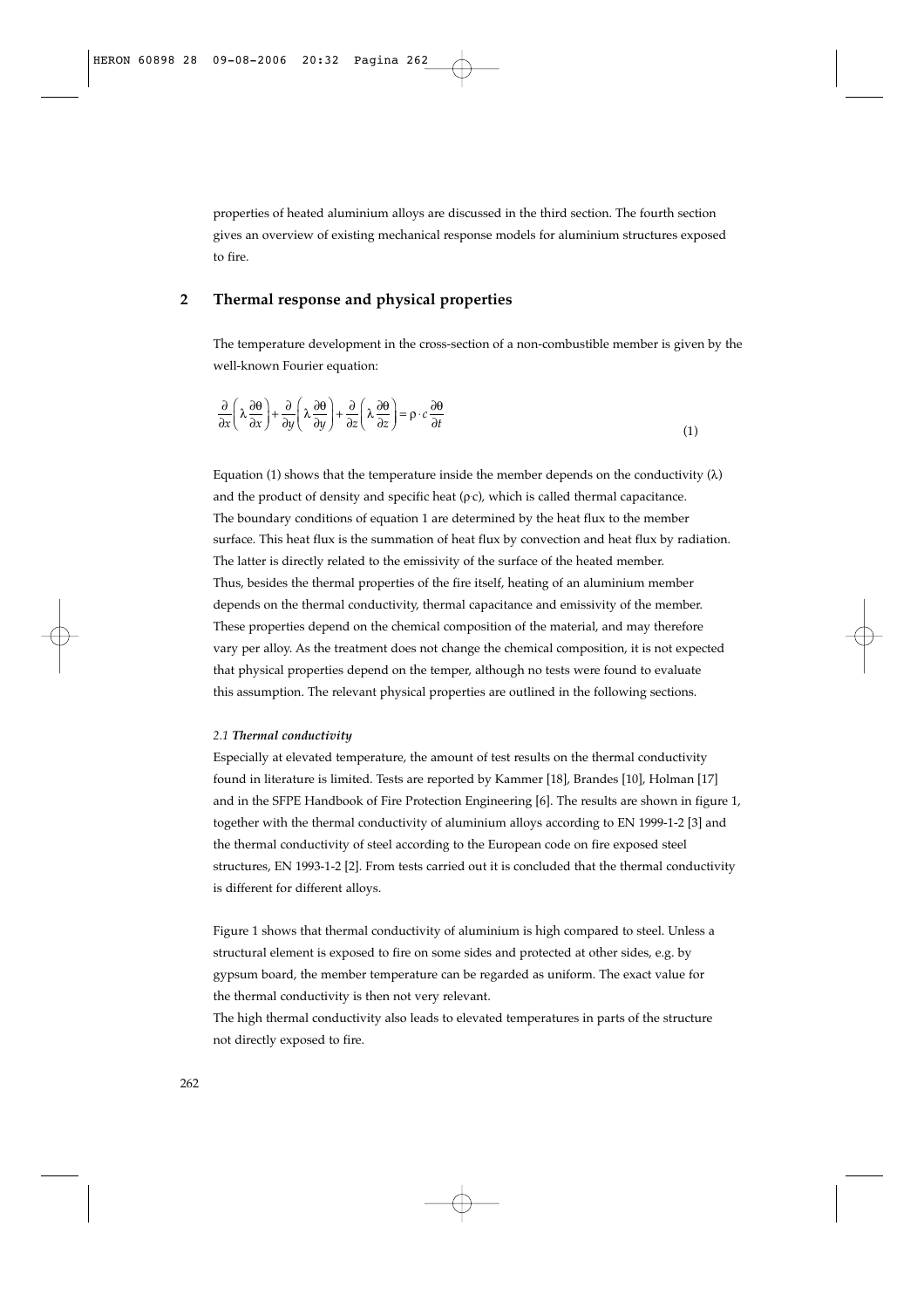

*Figure 1. Thermal conductivity of aluminium alloys and of steel*

## *2.2 Specific heat and thermal capacitance*

Specific heat is the amount of heat needed to raise the temperature of a unit mass of a substance by one degree. Kammer [18] summarises test results on the specific heat. The specific heat resulting from these tests varies little with the type of alloy, but it depends on the temperature. According to data in EN 1999-1-2 [3], the specific heat of aluminium varies from 913 J/kg  $\degree$ C at room temperature to 1108 J/kg  $\degree$ C at elevated temperature, which is 2,1 and 1,7 times higher than that of steel, respectively.

Equation (1) shows that the temperature of an aluminium member is related to the product of specific heat and density. The density of aluminium is  $2700 \text{ kg/m3}$ , which is  $2.9$  times lower than the density of steel. Consequently, the thermal capacitance is lower than in case of steel.

## *2.3 Emissivity*

Emissivity of the member can be described as the ease with which a substance radiates its own thermal energy. For ideal grey opaque media, the absorption of radiation equals the emissivity, the rest of the incident radiation is reflected. The emissivity depends on the condition of the surface. The temperature of the aluminium surface is of minor importance for the emissivity (Talat [5]).

In real fires surfaces are almost always (partially) covered with soot. EN 1999-1-2 [3] specifies a coefficient of emissivity of 0.7 for covered (e.g. sooted, but also painted) aluminium surfaces. This coefficient is equal to the value given for covered steel surfaces.

In case of external exposed aluminium members, i.e. members not engulfed in flame, or in case of a 'clean' fire such as in a standard fire test in a gas oven, the member surface is not sooted and the emissivity is related to plain aluminium. The emissivity resulting from tests varies from 0,03 to 0,11 for new, plain aluminium and 0,05 to 0,31 for heavily oxidised aluminium (Kammer [18], Holman [17] and Twilt [31]). The influence of alloying elements on the emissivity coefficient is small (Kammer [18]). Plain aluminium members thus reflect most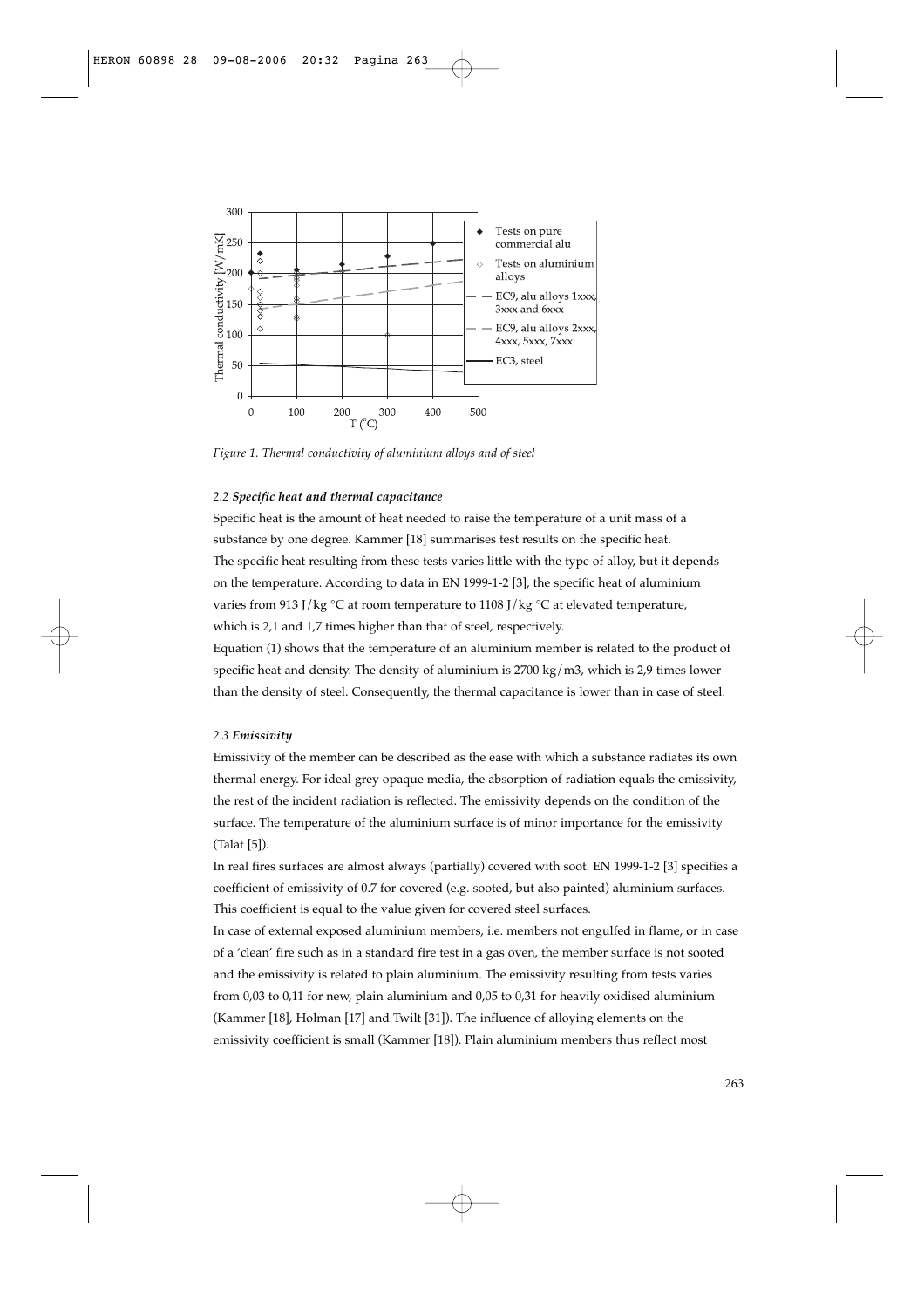of the radiative heat emitted by the fire. The coefficient of emissivity of plain aluminium specified by EN 1999-1-2 [3] is 0,3. This value is low when compared to steel: EN 1993-1-2 [2] specifies a coefficient of emissivity of 0.7 for steel.

#### *2.4 Evaluation of thermal response*

Aluminium heats faster than steel because of the high conductivity and low thermal capacitance. Only in case of plain aluminium, low emissivity prevents very fast heating. As an example, figure 2 gives the member temperature of unprotected steel and aluminium sections exposed to a standard fire. The dark grey lines indicate square hollow sections 50x50x2 mm, light grey indicates the same sections, but with a wall thickness of 0,8 mm. The temperature is determined with the equations in EN 1993-1-2 [2]and EN 1999-1-2 [3], which are based on equation (1):

$$
\Delta\theta_t = k_{sh} \frac{1}{c \cdot \rho} \frac{A_m}{V} h_{net,d} \cdot \Delta t
$$

In which:

 $\Delta\theta$ <sub>t</sub> = Increase in temperature of the member;  $k_{sh}$  = Correction factor for the so-called shadow effect:  $A_m/V =$  Section factor for unprotected aluminium members;  $h_{net,d}$  = Design value of the net heat flux per unit area (determined with EN 1991-1-2);  $\Delta t$  = time interval, which should not be taken as more than 5 seconds.



*Figure 2. Heating of aluminium and steel square hollow sections*

As expected, aluminium sections covered with soot heat faster than steel sections. Apparently, the temperature development in plain aluminium sections is approximately equal to the temperature development in steel sections with the same dimensions (or section factor). Because of specific properties of aluminium, such as extrusion possibility, thin wall thicknesses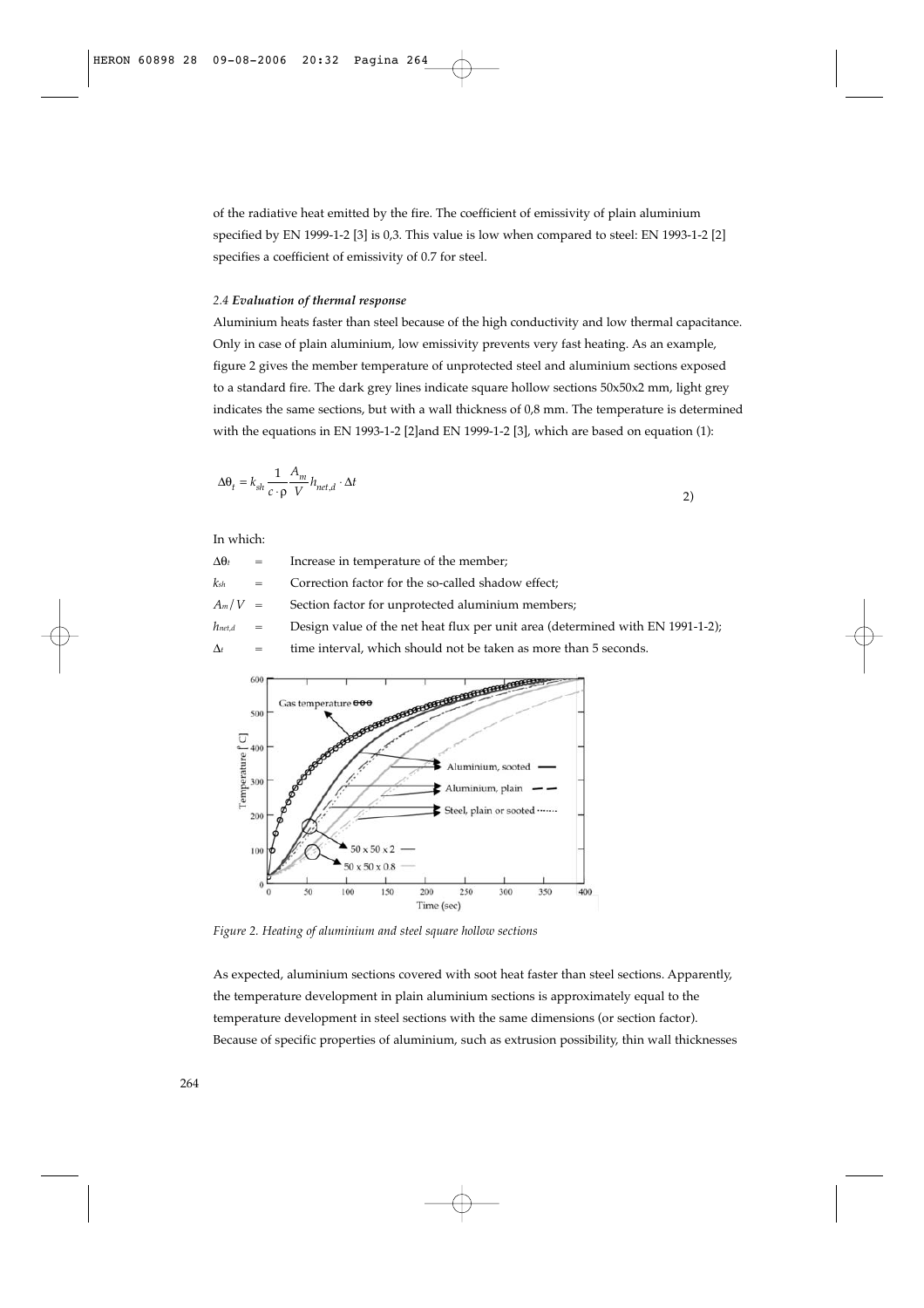are applied in many aluminium structures, so that such structures heat fast compared with conventional steel structures.

# **3 Mechanical properties**

A temperature rise in metal structures results in thermal expansion and reduced mechanical properties, which are discussed in this chapter. As the mechanical properties differ per alloy and temper, the chapter starts with a short overview of alloys and tempers.

## *3.1 Alloys and tempers*

Wrought alloys are indicated with a four-digit number according to the international Registration Record administrated by the Aluminum Association. The first digit indicates the dominant alloying element and the other digits indicate a specific alloy. For structural engineering, particularly alloys in series 5xxx (aluminium magnesium alloys) and 6xxx (aluminium magnesium silicon alloys) are of importance because of a combination of moderately high strength, good corrosion resistance and good weldability.

The temper depends on the treatment. Some alloys, such as those in the 6xxx series, are heat treatable. Heat treatment makes use of the property that at higher temperature, more alloying elements can be dissolved in the aluminium matrix than at low temperatures. During production, a large amount of the alloying element(s) is dissolved in aluminium at a temperature just below the melting temperature. Following, rapid quenching leaves the matrix in a supersaturated, unstable condition. The unstable condition gradually changes in a stable condition by formation of precipitate particles, through which extra strength is obtained (called ageing). For example, tempers starting with T4 indicate that aging takes place at room temperature (naturally ageing). For most alloys, this process takes years. To speed up ageing, it is possible to heat the supersaturated alloy to a moderately elevated temperature (120 to 180  $^{\circ}$ C) for a specific period of time (mostly several hours). Tempers starting with T5 and higher indicate alloys with this treatment (artificial ageing).

For non-heat treatable alloys, extra strength can be obtained through work hardening. Work is done during rolling, extruding, drawing or bending below the recrystallisation temperature. Tempers starting with H indicate work-hardened non-heat treatable alloys.

Alloys that are only annealed and which have not undergone additional treatment are indicated with temper O. An overview of treatment possibilities for various alloy series is given in figure 3. For more information on treatments, see Altenpohl [7] or Kammer [18].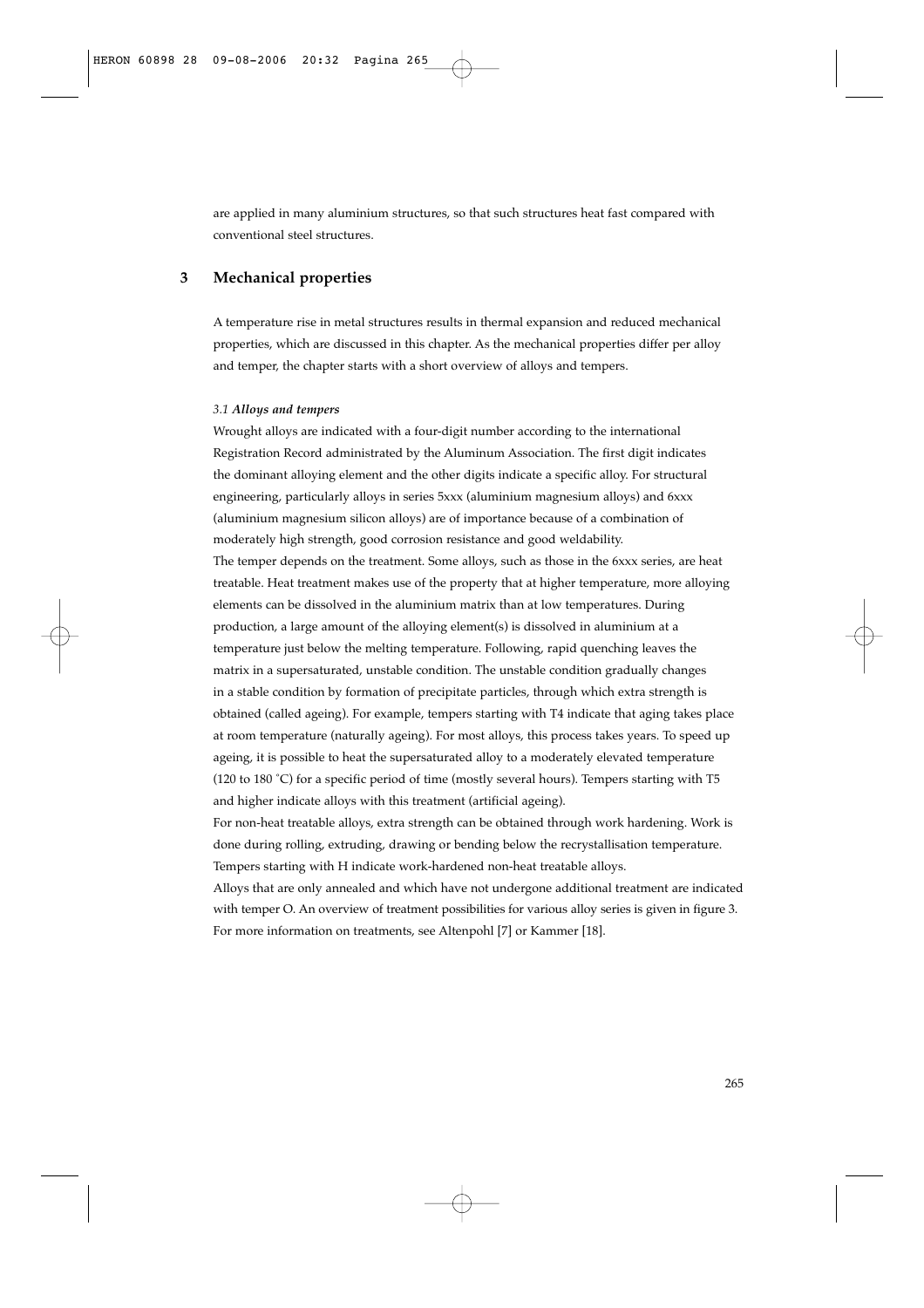

*Figure 3. Overview of treatment possibilities*

## *3.2 Thermal expansion*

Aluminium expands when subjected to an increasing temperature. Thermal expansion of aluminium may lead to significant changes in structural behaviour:

- In cases where expansion of a heated element is restrained (e.g. in case of elements with a temperature gradient) high internal stresses may result;
- In statically undetermined structures, expansion of aluminium may lead to significant changes in the load distribution (Eberwien [14]);

Kammer [18] and Brandes [10] give test results on thermal expansion. The resulting coefficient of linear thermal expansion of pure aluminium varies linearly from  $22.8 \cdot 10^{-6}$  at ambient temperature to  $27.4 \cdot 10^{-6}$  at 500 °C. The coefficient varies little with the alloy. The thermal expansion of aluminium is approximately 1,9 times higher than that of steel. As the modulus of elasticity of aluminium is only one third of the modulus of elasticity of

steel (see section 3.3), thermal stresses in the elastic range in aluminium are lower than in case of steel with equal temperature increments (approximately 2/3 of steel).

## *3.3 Strength, stiffness and ductility at elevated temperature*

Mild steel has a clearly defined yield point at room temperature, but shows inelastic mechanical behaviour at elevated temperature. Aluminium alloys have inelastic mechanical properties both at room and elevated temperature. At room temperature, the Ramberg-Osgood relation is mostly used to describe the stress-strain relation, see e.g. Mazzolani [28]. The stress at an irreversible plastic strain of  $0.2\%$  ( $f_o$ ) is usually applied as the yield strength. This section gives an overview of the development of the mechanical properties at elevated temperature.

## *3.3.1 0,2 % proof stress and tensile strength*

With increasing temperature, the strength of metals generally decreases (Koser [22]). Voorhees and Freeman [32] and Kaufman [20] reported tensile tests on various aluminium alloys after various exposure times. The alloys incorporated in these reports are limited to those frequently applied in the USA. Tensile tests on alloy 6082, which is applied in many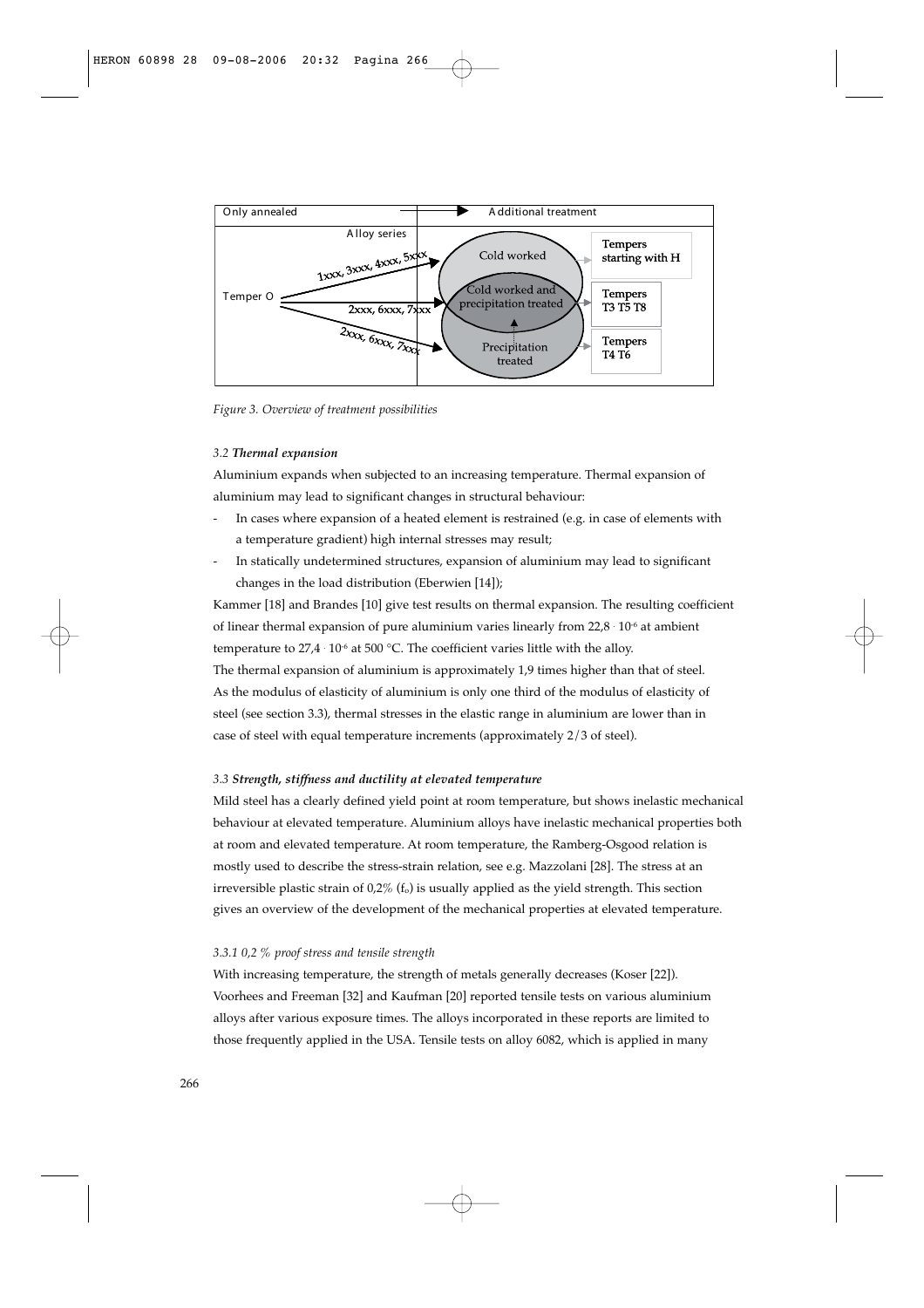structures in Europe, are reported in Hepples and Wale [16], Broli and Mollersen [11], Amdahl, Eberg and Langhelle [8], Kleive and Gustavsen [21], Langhelle [25] and Bergli and Moe [9]. The strength at room temperature and at elevated temperature depends on the alloy and the temper. For most alloys and tempers, the 0,2% proof stress already decreases significantly at a temperature of 150 °C. The 0,2% proof stress at a temperature of 350 °C is on average reduced to 20 % of the strength at room temperature after an exposure period of 30 minutes. As a comparison, the yield stress of steel is not yet reduced at this temperature according to the data in EN 1993-1-2 [2].

Figure 4 shows the 0,2% proof stress of heat treatable alloy 6063 in tempers T42 and T6 after an exposure period of 0,5 hours. The strength of temper T42 increases at moderately elevated temperature, as this temperature speeds up the ageing process (see paragraph 3.1).



*Figure 4. Tensile test results - 0,2% proof stress of alloy 6063 with various tempers*

Figure 5 shows the 0,2% proof stress of the non-heat treatable alloy 5083 with tempers O and H113. The significant difference in strength at room temperature between these tempers vanishes at elevated temperature. The strengthening effect of the work hardening is rapidly lost and the same strength remains as for the untreated material. This was also found for other alloys and tempers.

The tests data show that the difference between  $0.2\%$  proof stress and tensile strength decreases at increasing temperature, for all alloys and tempers. In case of non-heat treatable alloys, the strength does not vary for different thermal exposure periods. The strength of heat treatable alloys however depends on the thermal exposure period. According to data in Kaufman [20], the strength of 6xxx alloys at temperatures up to 425 °C after an exposure period of 0,5 hours reduces up to 80% of the strength at the same temperature after 0,1 hours.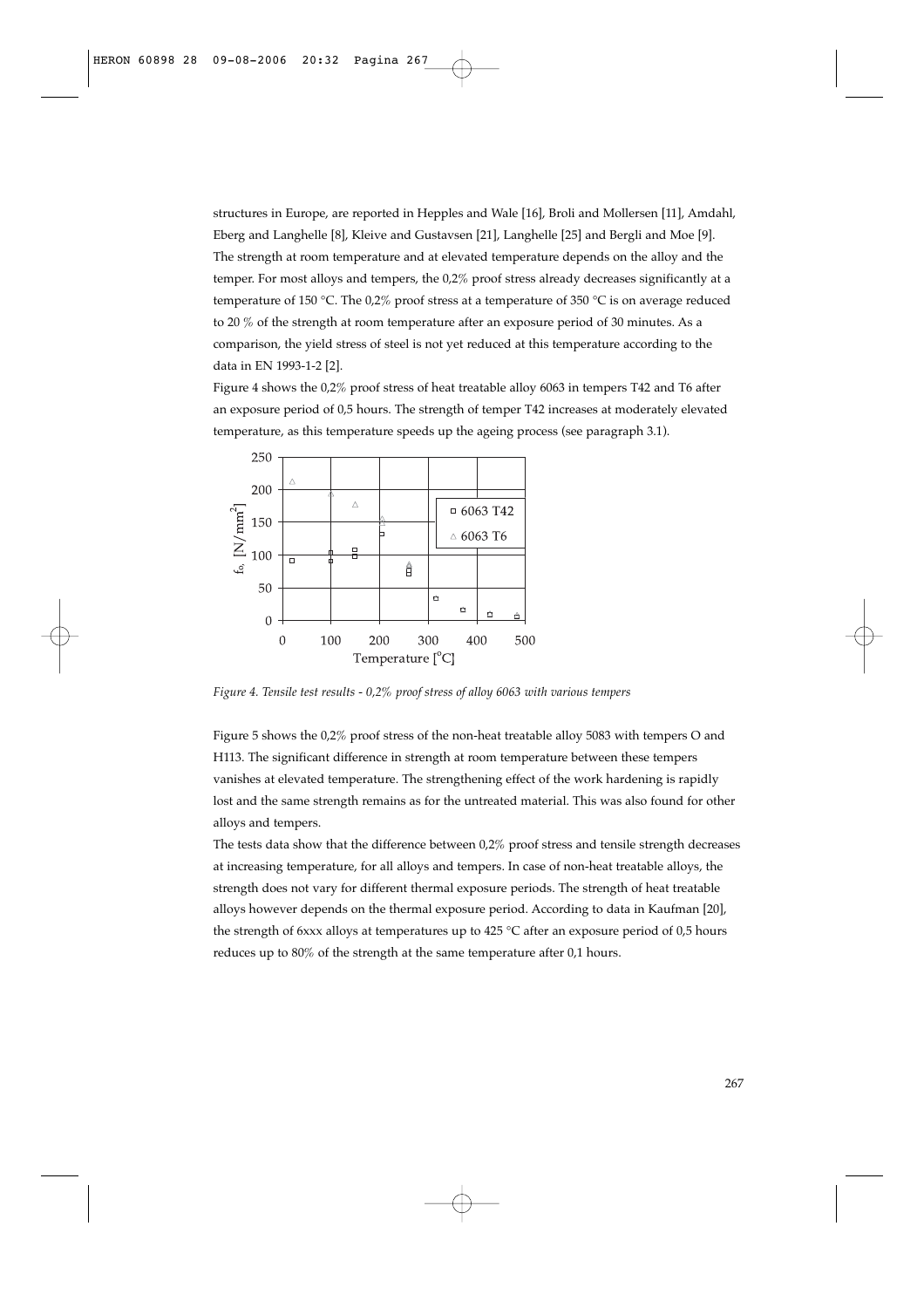

*Figure 5. Tensile test results - 0,2% proof stress of alloy 5083 with various tempers*

Tensile tests at elevated temperature were only carried out on a limited number of alloys. When analysing the data however, the strength of different alloys in the same series and with the same temper shows an approximately equal decrease. As an example, figure 6 shows the  $0.2\%$  proof stress (left-hand picture) and the relative  $0.2\%$  proof stress (proof stress relative to that at room temperature, right-hand picture) of alloys in series 6xxx and temper T6, according to data by Kaufman [20]. The relative 0,2% proof stress corresponds reasonable for different alloys in this series, with this temper. When analysing data on other combinations of alloys and tempers, this seems to be the case for most combinations of alloy series and tempers.



*Figure 6. 0,2 % proof stress (left-hand) and relative 0,2% proof stress for alloy series 6xxx temper T6*

## *3.3.2 Modulus of elasticity*

The modulus of elasticity (E) can either be determined with an unloading-reloading cycle (adiabatic modulus of elasticity) or with the reflection of (sound) waves sent through the material (isothermal or dynamic modulus of elasticity). The first method was e.g. applied on alloys in series 5xxx and 6xxx in Kaufman [20], the second method was applied by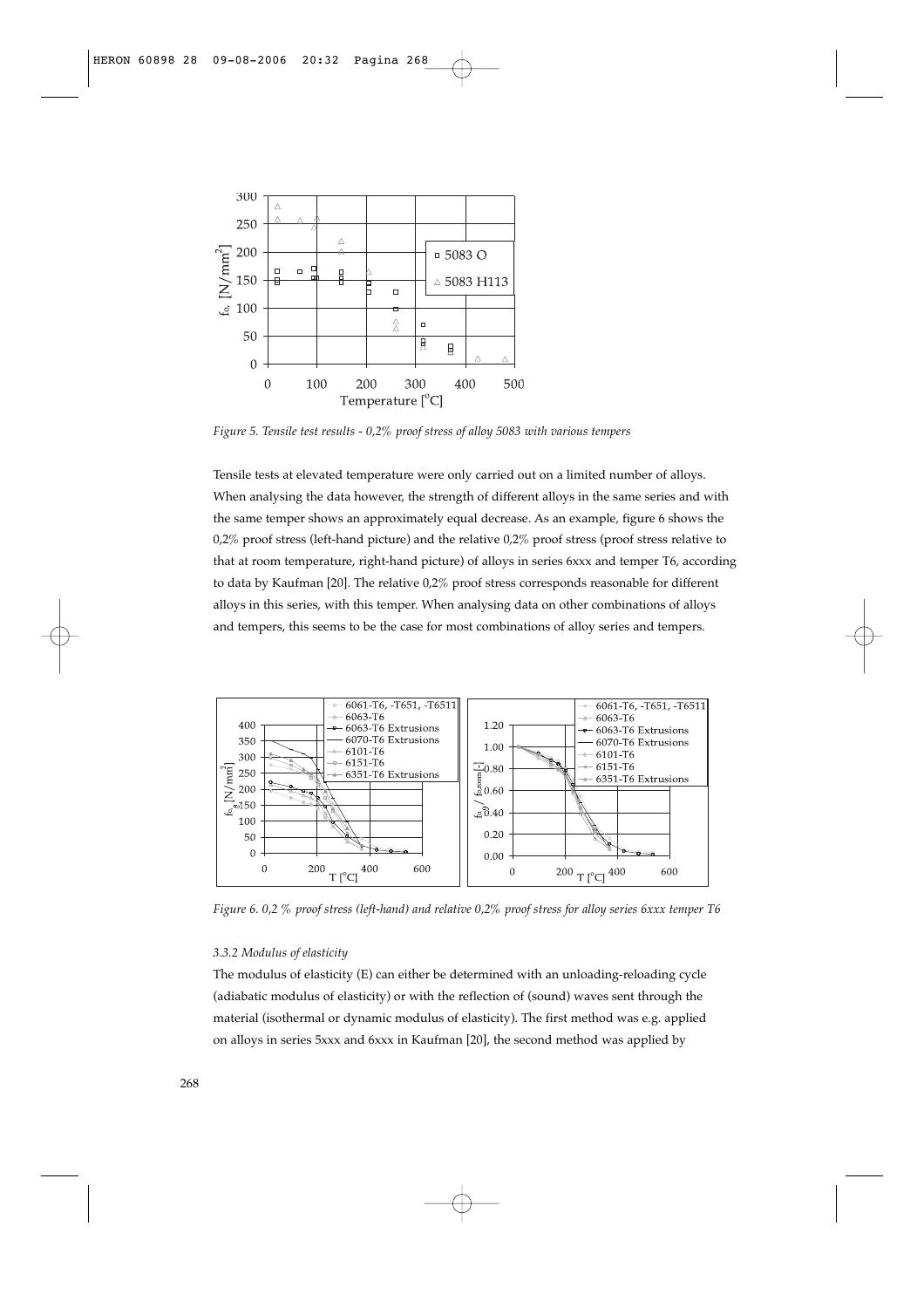Richter and Hanitzsch [29]. Results are shown in figure 7, together with the modulus of elasticity given in EN 1999-1-2 [3].



*Figure 7. Adiabatic (Kaufman, 5xxx and 6xxx) and isothermal (Richter and Hanitzsch) modulus of elasticity*

Figure 6 shows that the isothermal modulus of elasticity does not correspond with the adiabatic modulus of elasticity at elevated temperature. This is possibly due to viscoplastic behaviour, see section 3.4. Only a few data on the modulus of elasticity were found for temperatures exceeding 370 °C. For fire design, the adiabatic modulus of elasticity is of interest. Except for naturally aged heat-treatable alloys (temper T4 and lower), the reduction in 0,2% proof stress at elevated temperature is larger than the reduction in modulus of elasticity. On the contrary, in case of steel, the stiffness reduces faster than the strength for temperatures up to 900 °C, according to data in EN 1993-1-2 [2].

## *3.3.3 Rupture strain*

For increasing temperatures, the rupture strain increases for most tempers until a temperature of approximately 400 °C. Exceptions are naturally aged heat-treatable alloys, for which ageing at moderately elevated temperature increases the strength, but reduces the rupture strain as they approach the artificially aged condition.

In case of temperatures exceeding 400 °C, data tabulated by Kaufman [20] show a decrease in rupture strain while Voorhees and Freeman [32] report an increase. The difference is attributed to the measurement technique not being straightforward. No extensive data was found in literature on the strain at the ultimate tensile strength.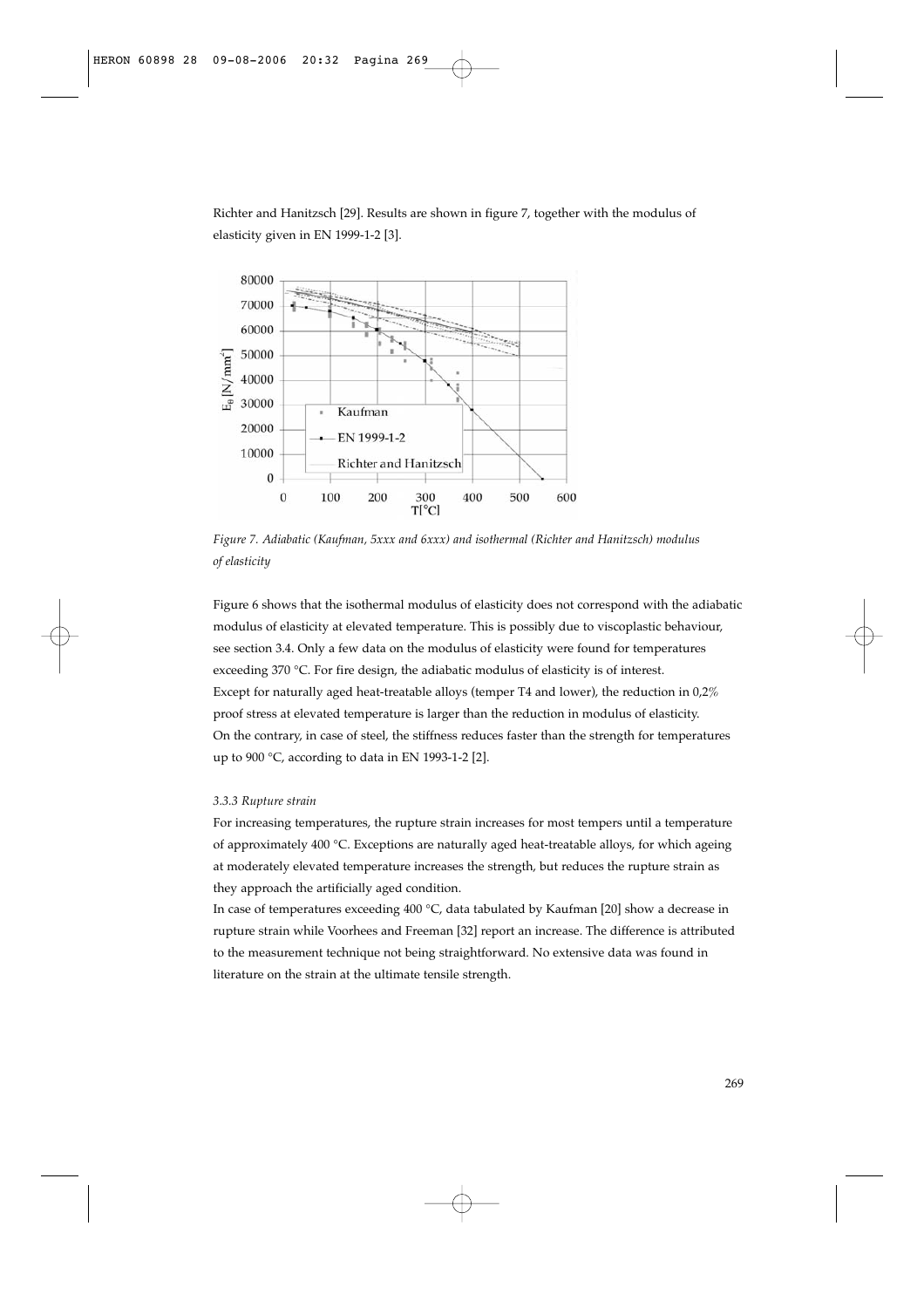#### *3.4 Viscoplastic behaviour (creep)*

Creep is time dependent distortion of material due to loading. Creep results in elongation of material and decrease in strength and stiffness. While creep of aluminium is neglected at ambient temperature in design standards, it may become significant at elevated temperature. Creep deformations are divided in primary creep with decreasing creep rate, in secondary creep with constant creep rate and in tertiary creep with increasing creep rate (Kraus [23]). Creep rupture takes place at the end of the tertiary stage.

Voorhees and Freeman [32] and Kaufman [20] give elongation percentages after various exposure periods at constant elevated temperature and the time to rupture of various alloys and tempers at various stress levels. Kaspersen and Soras [19], Krokeide [24] and Broli and Mollersen [11] carried out creep tensile tests on alloy 6082 T6 at various temperatures with various stress levels. Their results are discussed in Eberg et al. [12] and in Langhelle [25]. Also Hepples and Wale [16] carried out creep tensile tests on alloy 6082 T6. Only Voorhees and Freeman [32] gave a limited amount of creep test results for temperatures exceeding 320 °C. The tests showed a strong increase of creep deformations and a decrease in the time to rupture for increasing stress level and temperature.

According to data in Kaufman [20], the average creep rupture stress of various alloys for rupture after one hour is 79% and 66% of the tensile strength at temperatures of 204 and 316 °C, respectively.

Hepples and Wale [16] carried out creep tests to determine whether creep in the secondary stage influences the strength. The specimens of alloy 6082 were loaded with 30 % of the proof stress at ambient temperature. The thermal exposure period was 30 minutes up to two hours. They found no influence of this creep period on the strength. However, the strain after rupture was significantly reduced. More tests with various stress levels should be carried out to determine whether this conclusion holds in general.

## *3.5 Evaluation of structural material response*

The decrease in strength and stiffness at elevated temperature for most aluminium alloys and tempers is much larger than in case of steel. Creep cannot be neglected at elevated temperature. As an example, the material characteristics according to EN 1993-1-2 [2] and EN 1999-1-2 [3] of a square hollow section 50x50x2 are given in figure 8. The left-hand picture shows the yield strength and the right-hand picture the modulus of elasticity, relative to the properties at room temperature, of sections of steel and aluminium alloy 6063 T6 that are covered with soot. Note that the influence of creep periods is not taken into account in the material properties of EN 1999-1-2 [3], as it is assumed that the 0,2% proof stress is sufficiently conservative (Lundberg [27]).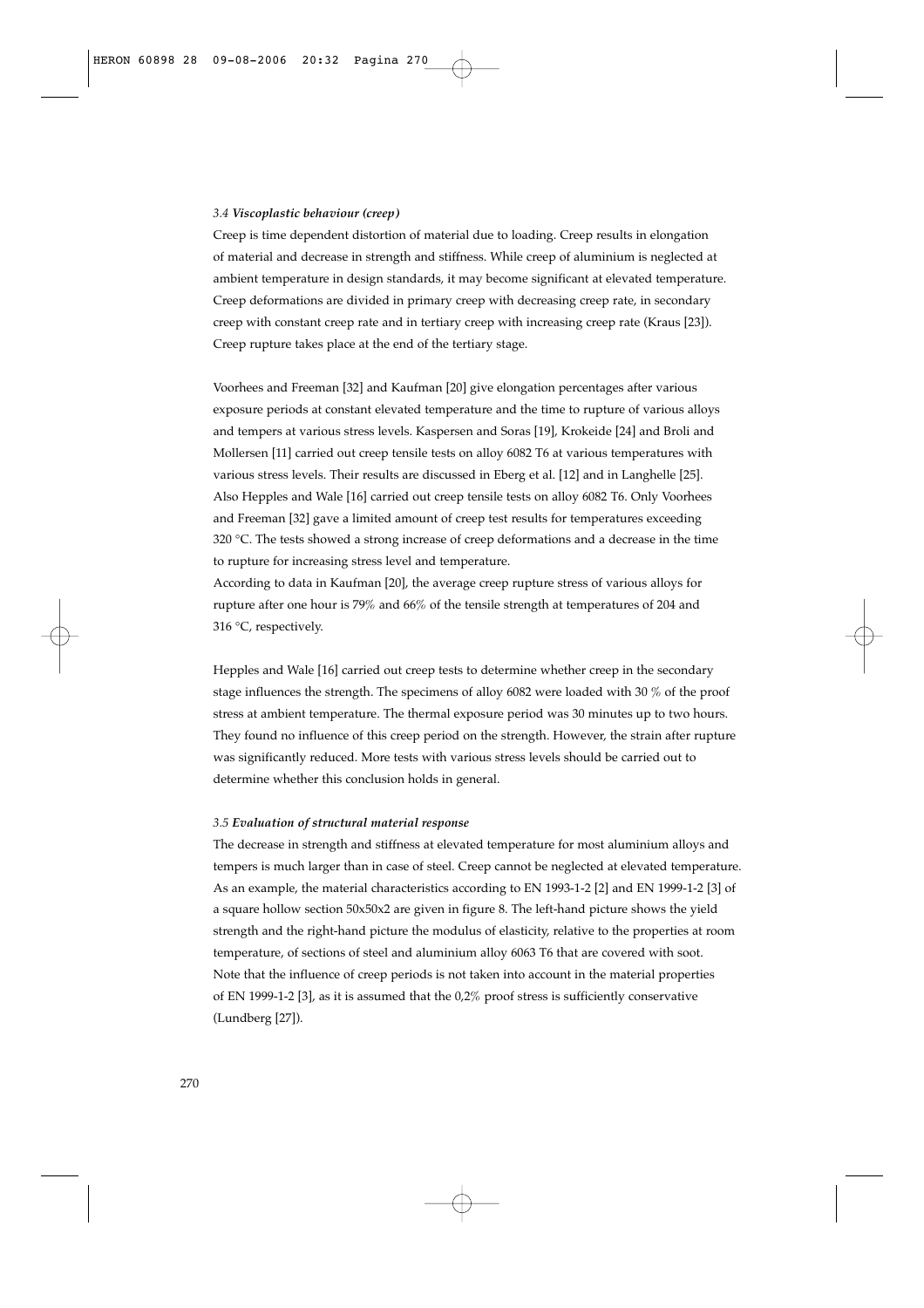As expected, both strength and stiffness of the aluminium sections reduce faster than that of steel sections with equal dimensions. It should be noted that both the aluminium and steel sections require protection in order to obtain the required fire-resistant period.



*Figure 8. Mechanical properties of steel and aluminium square hollow section 50 x 50 x 2 exposed to a standard fire*

The tensile and creep tests described in this chapter were carried out after an exposure period at a constant elevated temperature. In real fire exposed structures however, the temperature increases from room temperature to maximum temperature, while the load is in many cases assumed to remain constant. Tensile tests after a period with increasing temperature with constant load were not found in literature. It is recommended to obtain such data in future tests. With these tests, it should be determined whether creep is significant in real fire situations. Tests with the same heating rate but not loaded during heating can be carried out in order to determine the reference strength; i.e. the strength without creep influence.

## **4 Mechanical response models for structures in EN 1999-1-2**

Calculation methods for fire design of aluminium structures exposed to fire are the Norwegian standard NS 3478 [4] and the European standard EN 1999-1-2 [3]. The latter is the most recent standard and is discussed in this chapter. When available, the models are compared to test results on components.

#### *4.1 Response models for entire structures*

Where a global structural analysis is carried out, EN 1999-1-2 [3] prescribes that the relevant failure mode in fire exposure, the temperature-dependent material properties and member stiffness and effects of thermal expansions and deformations shall be taken into account. As EN 1999-1-2 [3] provides no simple calculation models for entire structures or parts of entire structures, advanced calculation models should be used. Advanced calculation models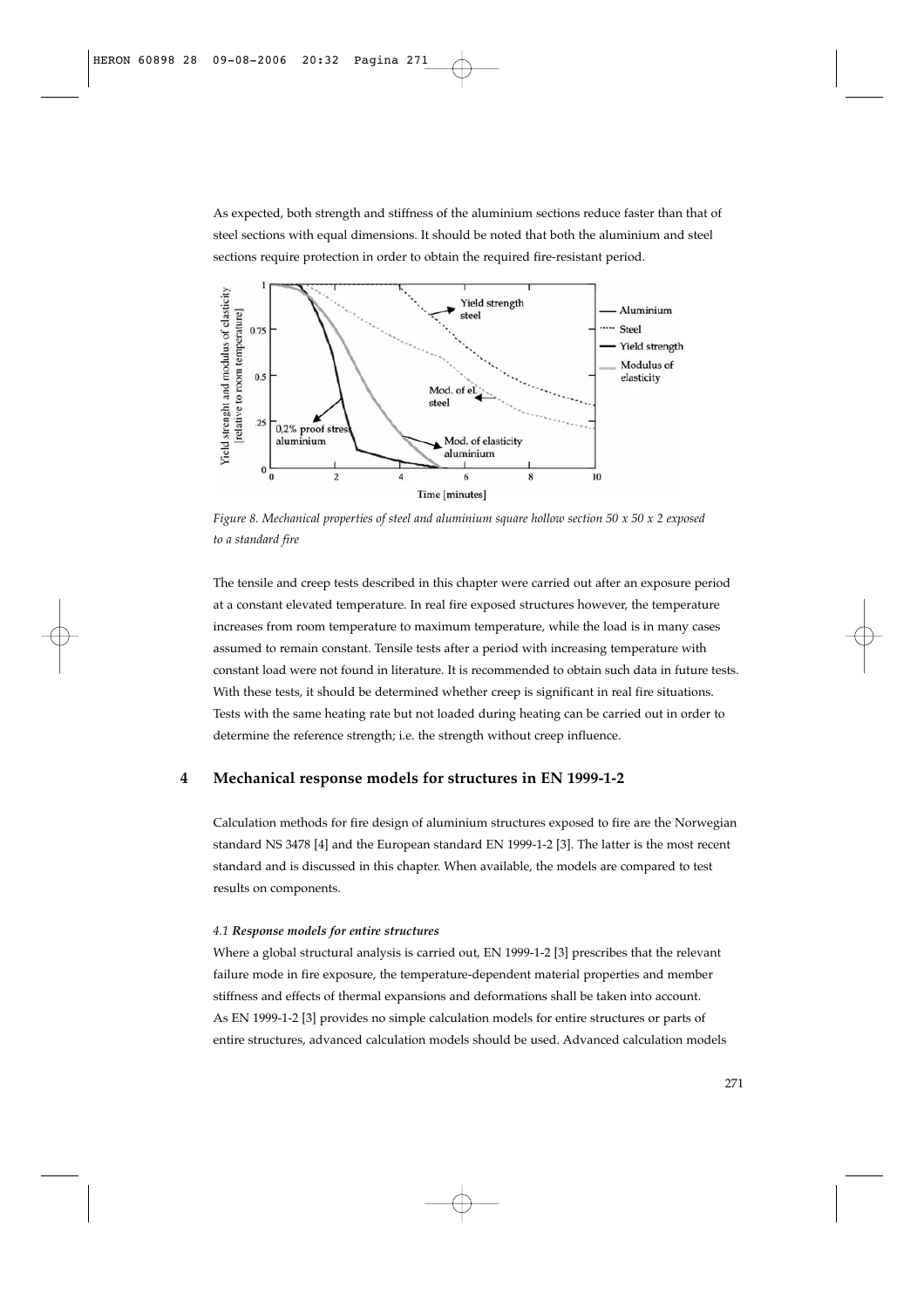may be used in association with any heating curve, provided that the material properties are known for the relevant temperature range.

As the development and validation of advanced mechanical response models is complicated and time consuming for most structures, advanced models are usually not applied. On the other hand, these models may give the best approximation of the real structural behaviour during a fire. Besides, redistribution of forces can only be taken into account when the entire structure is evaluated. Advanced response models may therefore result in more economical structures.

## *4.2 Response models for individual members*

When advanced models are not applied, EN 1999-1-2 [3] provides simple calculation models for the evaluation of structures exposed to fire. Simple calculation models can be applied when the structure is divided in separated members and each member is analysed individually. Some simplifications of the real mechanical response may be applied:

- The reactions at supports and internal forces and moments at boundaries of the considered part of the structure may be assumed to remain unchanged throughout the fire exposure.
- Only the effects of thermal deformations resulting from thermal gradients across the crosssection need to be considered. The effects of axial or in-plain expansion may be neglected.

These simplifications mean that load redistributions due to changes in stress-strain relations during fire and due to thermal deformations are being neglected. Also stresses resulting from restrained thermal expansion are not considered. In reality, these thermal stresses may influence the load bearing capacity significantly.

Notably, the thermal gradient in aluminium structures is generally negligible due to the high thermal conductivity, excluded sections that are exposed to some sides and protected at other sides.

## *4.2.1 Strength of the cross-section*

In case of members in tension, it should be verified whether the design resistance of the gross cross-section, taking into account the material properties at elevated temperature, is larger than the normal force. EN 1999-1-2 [3] gives rules both for a uniformly distributed temperature and a non-uniformly distributed temperature. In case of non-uniform temperature distribution, the contribution of each part of the cross-section with a specific temperature is taken into account by using the 0,2% proof stress at that temperature. In case of welding, the strength of the heat affected zone should be determined multiplying the 0,2% proof stress of the parent material at elevated temperature with the reduction coefficient for the weld at room temperature.

## *4.2.2 Stability*

The ratio between the  $0.2\%$  proof stress and the modulus of elasticity for aluminium alloys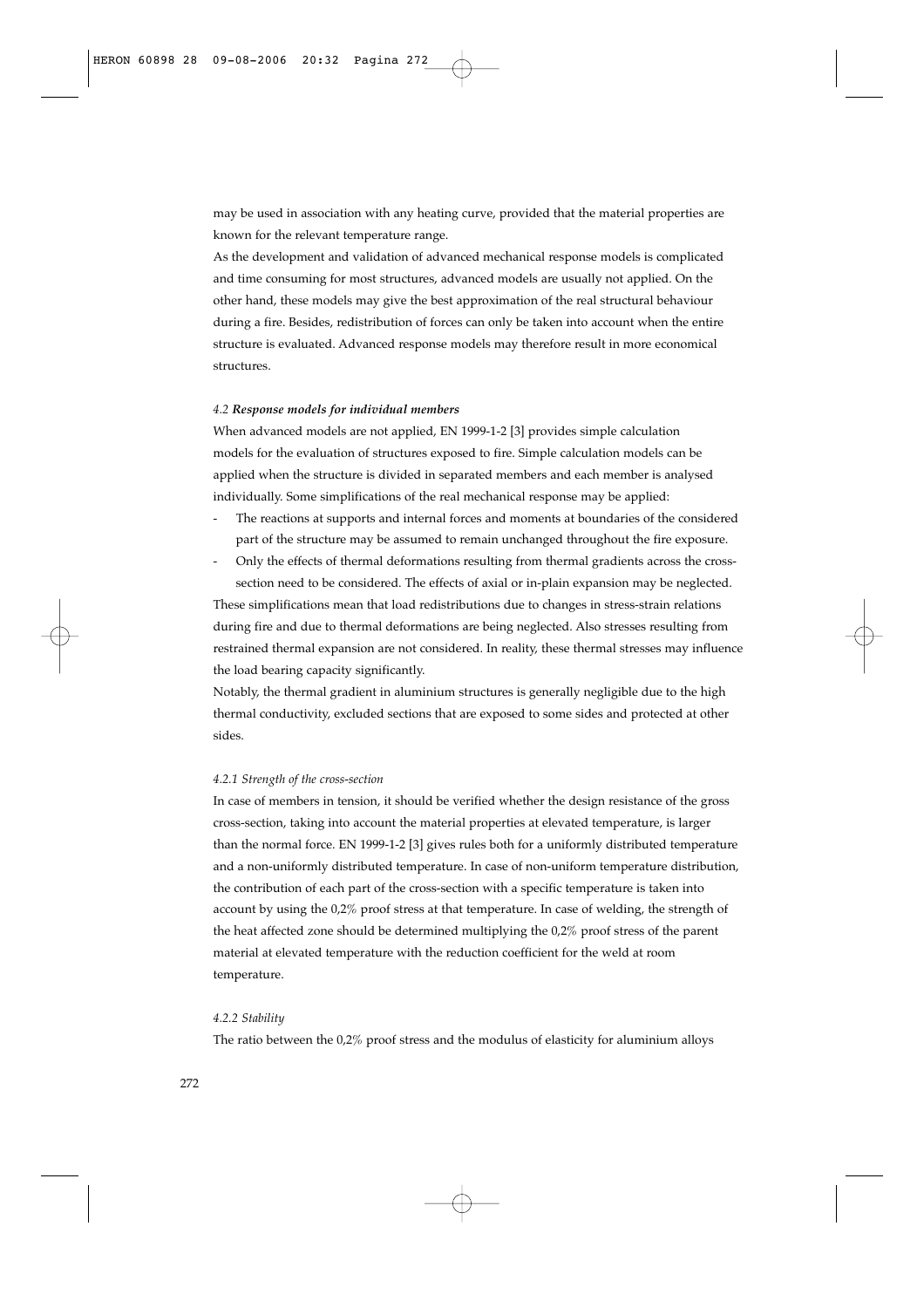is high compared to steel. This makes aluminium sections (partly) in compression relatively sensitive to buckling. The following types of buckling are distinguished:

- 1. Global buckling of a member in compression (flexural, torsional or flexural-torsional);
- Global buckling of a member in bending (lateral-torsional);
- 3. Local buckling.

Ad 1. In the Eurocodes for steel and aluminium structures, the buckling resistance is related to the relative slenderness (λ*rel*), which depends on the square root between strength and stiffness, see equation (4). A relatively high value for the relative slenderness means that the section is relatively sensitive to buckling. The mathematical relation between the ultimate buckling resistance and the relative slenderness is called a buckling curve and takes into account influence of geometrical imperfections, residual stresses and inelastic material characteristics.

$$
\lambda_{rel} = \sqrt{\frac{N_{pl}}{F_{cr}}} \sim \sqrt{\frac{f_o}{E}}
$$

In fire design, the relative slenderness according to EN 1999-1-2 [3] should be determined with material properties at room temperature. As the ratio between strength and stiffness decreases at increasing temperature, the relative slenderness and thus the sensitivity to buckling may be overestimated at elevated temperature.

In addition, the buckling curve at room temperature should be applied to determine the buckling resistance with this relative slenderness. A study to whether this buckling curve is also appropriate at elevated temperature was not found.

In an experimental research on steel members in compression (Franssen et al. [15] and Talamona et al. [30]) it was concluded that a relative slenderness determined with material properties at elevated temperature gives a better correlation with the buckling resistance than using material properties at ambient temperature. A buckling curve for steel columns at elevated temperature was proposed. This buckling curve is less favourable than the buckling curves at room temperature, possibly caused by the fact that steel has a yield limit at room temperature, but inelastic material characteristics at elevated temperature. The method is applied in EN 1993-1-2 [2].

It is possible that the lateral deflection increases during buckling because of creep. EN 1999-1-2 [3] takes this into account by dividing the buckling resistance with a creep factor. This creep factor is given as 1,2, independent of the temperature and the time at elevated temperature. Thus:

$$
N_{b, \bar{f}, t} = \frac{f_{o, \theta}}{f_{o, room}} \frac{N_b}{1, 2}
$$
\n(4)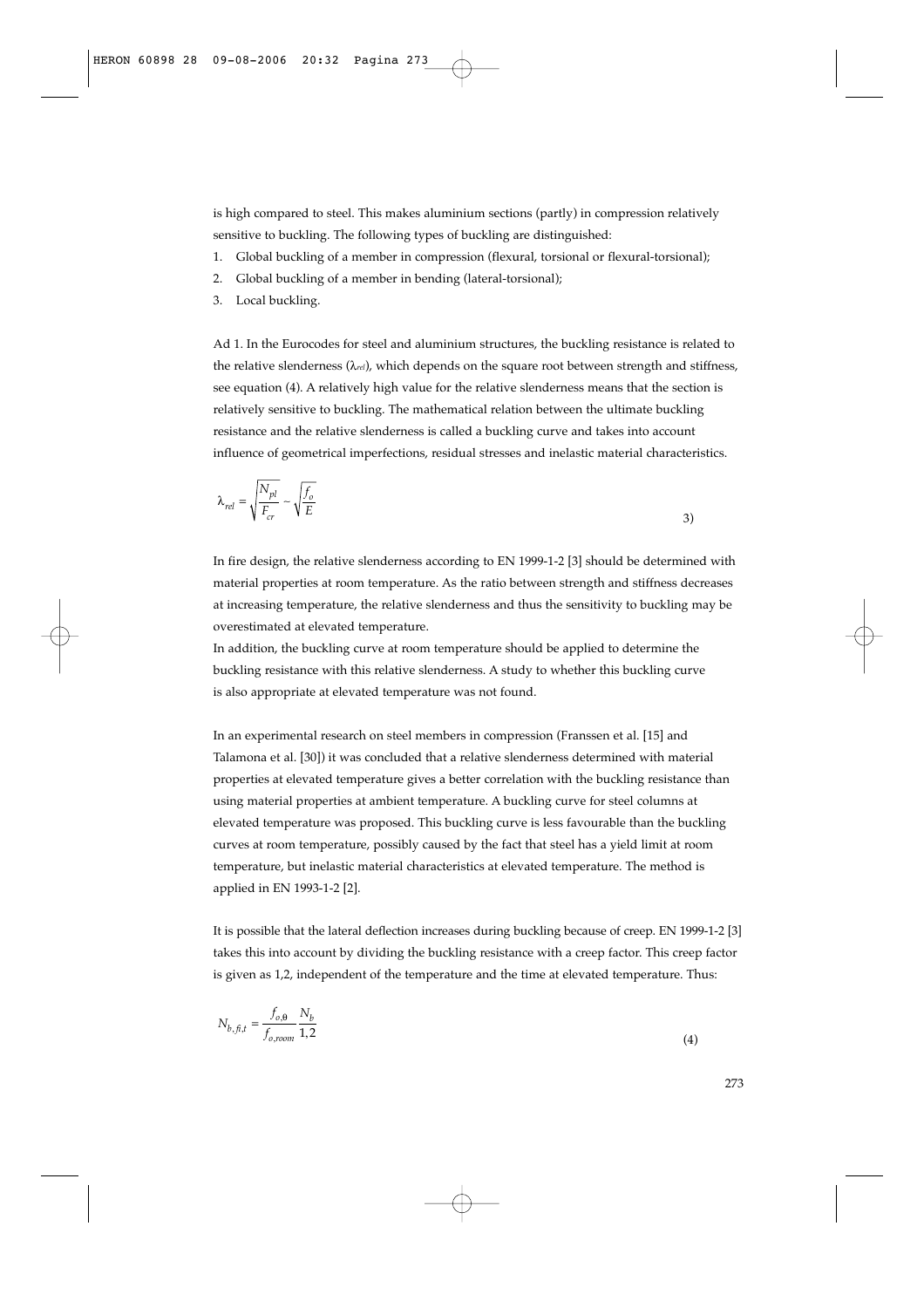$N_{b,\hat{n},t}$  = Buckling resistance at fire conditions  $N_b$  = Buckling resistance at room temperature

With

Tests have been carried out on columns in compression of alloy 6082 with an additional bending moment (Langhelle [25], Langhelle et al. [26] and Eberg et al. [13]). 14 tests were carried out with constant load and a temperature linearly increasing in time. The critical temperature of tests with a relatively slow heating rate (so that the resistance was reached after approximately one hour) was approximately equal to the critical temperature of tests with a fast heating rate (resistance reached after 20-25 minutes). This may indicate that creep has no influence on the buckling resistance for the parameter field researched. Research is necessary to determine whether this conclusion holds for other alloys, load levels and a fire exposure period up to two hours.

Ad 2. The calculation model for buckling resistance of members subjected to lateral-torsional buckling in EN 1999-1-2 [3] is basically equal to that of members in compression, i.e. the slenderness should be determined with material properties at room temperature and the buckling curves for room temperature should be applied. However, no creep factor is taken into account in the calculation model for the buckling resistance for members in bending.

Ad 3. Research on local buckling at elevated temperature (see figure 9) has not yet been carried out. Therefore, no calculation model is implemented in EN 1999-1-2 [3] for local buckling. Calculation models for local buckling of steel structures are also not available in EN 1993-1-2 [2]. Local buckling is however specifically important for aluminium structures, because of the high ratio between strength and stiffness and because the extrusion process opens the possibility to design members of arbitrary shapes with thin wall thickness. However, due to the decreasing ratio between the 0,2% proof stress and the modulus of elasticity at elevated temperatures, it is expected that the sensitivity for local buckling decreases. This assumption was checked with some preliminary finite element models (figure 9).

Local buckling may 1. dominate the overall strength in case of compression or bending, may 2. interact with global buckling, and may 3. influence the rotational capacity (and thus influences the possibility for redistribution of forces). Therefore, the development of a model for local buckling is a first and essential step for design models for fire exposed aluminium structures.

## *4.2.3 Connections*

Connections in aluminium structures are welded, bolted or adhesive bonded. Fundamental research on the behaviour of aluminium connections exposed to fire was not found in literature. Simple calculation models for strength and stiffness of connections are not given in EN 1999-1-2. Instead, it is stated that the resistance of connections between members does

274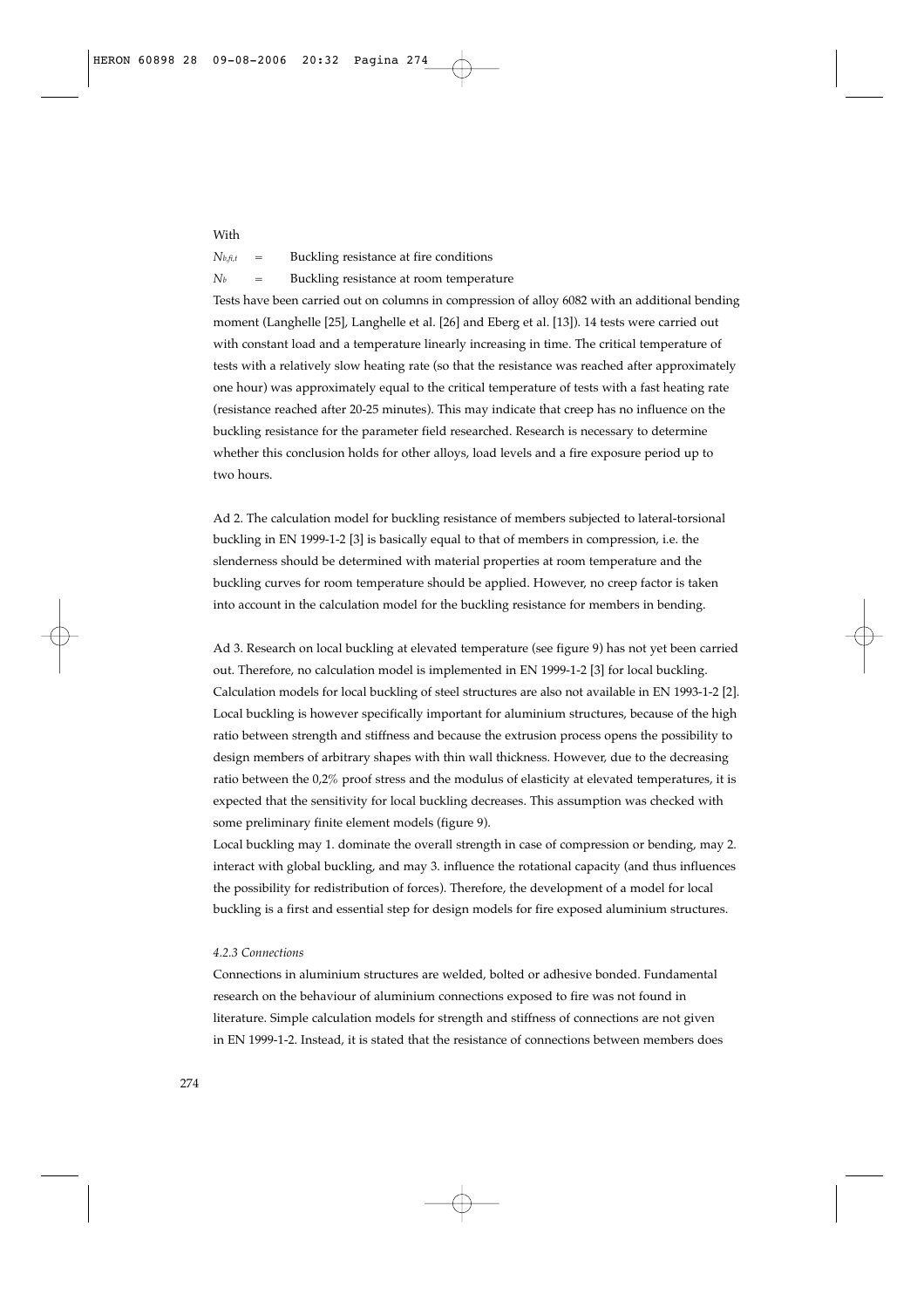

*Figure 9: Examples of FEM models of local buckling of a plate (left hand) and of a section (right hand)*

not have to be checked provided that the thermal resistance of the fire protection of the connection is not less than the minimum value of the thermal resistance of the fire protection of any of the aluminium members joined by that connection.

No information is available on the stiffness of connections and the development of forces in the connections during fire.

## *4.3 Evaluation of mechanical response models*

Only a limited number of fundamental studies was found on structural behaviour of fire exposed aluminium components. Most mechanical response models in EN 1999-1-2 are therefore either based on research on steel structures, or the same response models are applied as for room temperature. A mechanical response model for local buckling is not available and research on local buckling has neither been carried out on aluminium nor on steel structures. No information was found regarding the influence of unequal thermal expansion of a partially insulated member on (local or global) buckling.

# **5 Conclusions and further work**

The literature survey has led to the following conclusions:

- Physical properties are relatively independent of the alloy;
- Especially the high conductivity (2 to 4 times the conductivity of steel) and low density (one third of that of steel) cause aluminium alloys to heat quickly. Therefore, most aluminium structures need passive fire protection to meet standard fire resistance requirements.
- Thermal expansion of aluminium is approximately two times that of steel. However, the modulus of elasticity is only one third of that of steel. This means that thermal stresses when expansion is restrained are lower than in case of steel structures.
- Mechanical material properties at elevated temperature depend on the alloy and temper.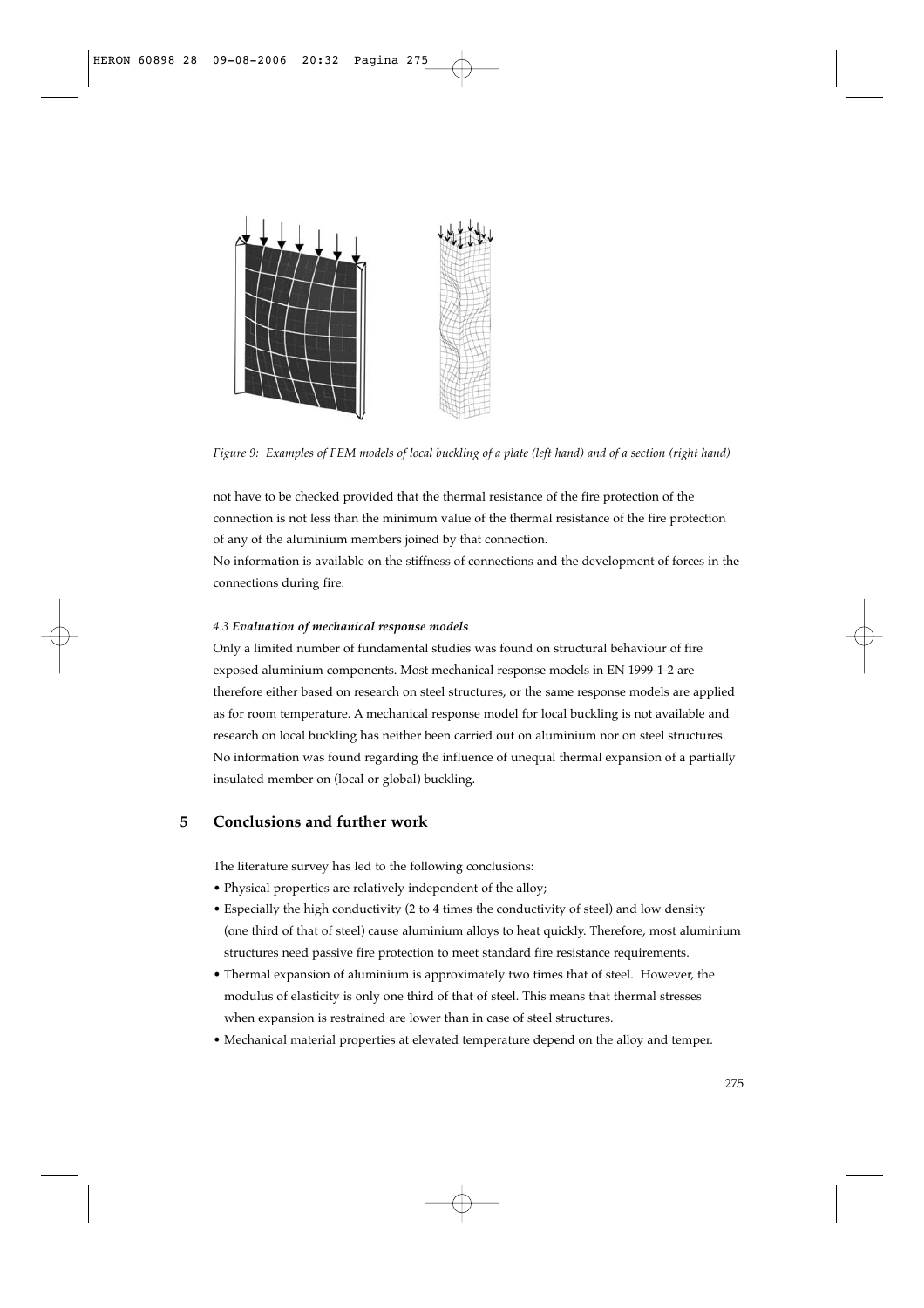In general, strength and stiffness of aluminium alloys are reduced significantly at moderately elevated temperatures. At a temperature of 350 °C, the strength is already reduced to 30%;

- The strengthening effects of tempering and work hardening is rapidly lost at moderate elevated temperatures of 150-250 °C. Beyond this temperature, there is hardly any difference between the strength of tempered and non-tempered aluminium of the same alloy;
- Except for naturally aged alloys, the modulus of elasticity reduces less fast than the strength at increasing temperature;
- It is not yet clear whether creep should be accounted for in mechanical response models;
- Mechanical response models of aluminium structures exposed to fire, applied in the recently developed standard EN 1999-1-2 [3], are not yet fully validated with tests or numerical research. Mechanical response models for local buckling do not exist.

Future research will concentrate on local buckling of sections exposed to fire. The influence of changes in material characteristics and creep influence on critical buckling load and ultimate resistance will be determined. Additional, it is aimed at determining the influence of unequal expansion on the buckling resistance in case of a partially insulated member.

## *Acknowledgement*

This research was carried out under project number MC1.02147 in the framework of the Strategic Research programme of the Netherlands Institute for Metals Research in the Netherlands (www.nimr.nl).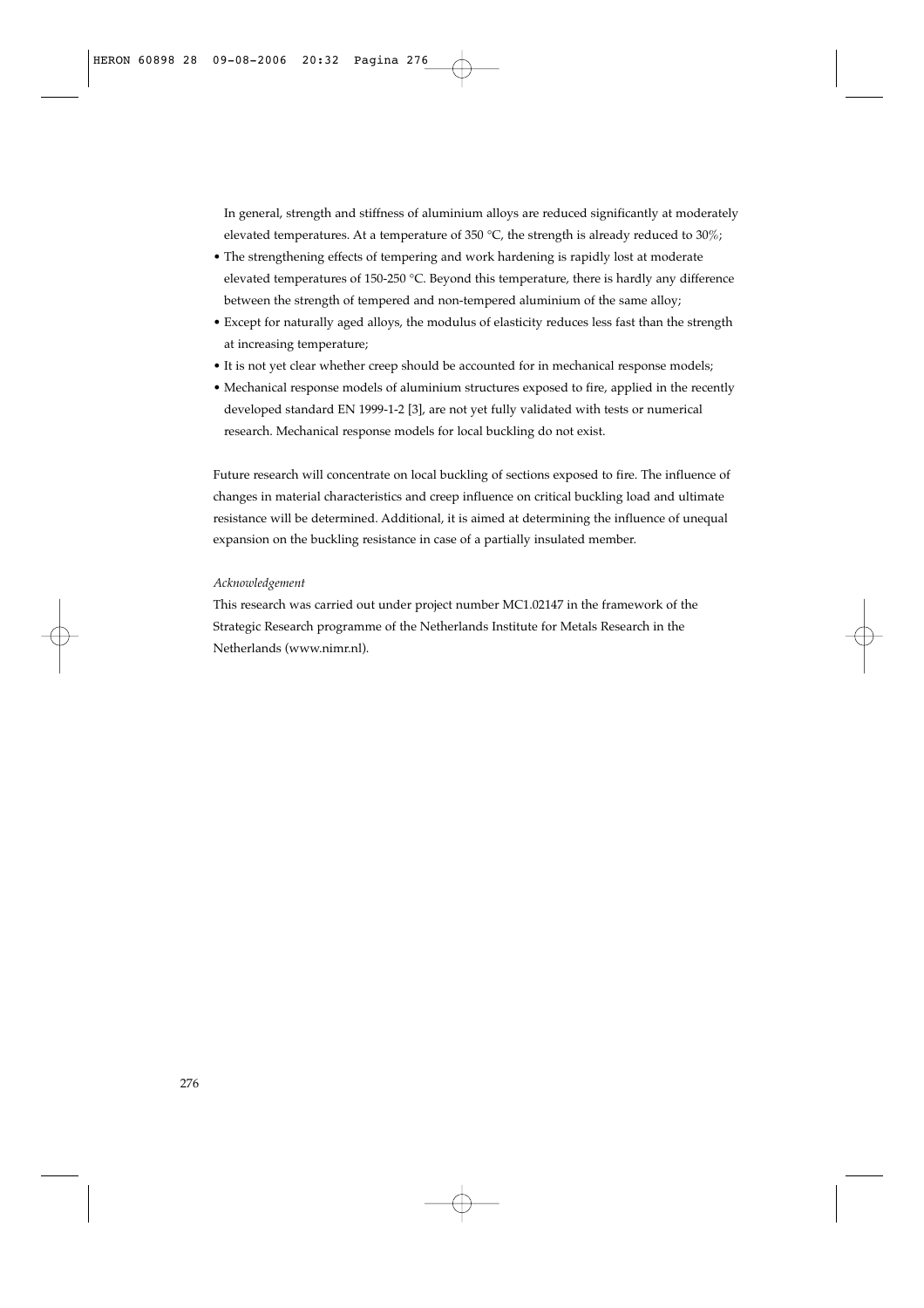# **References**

- [1] EN 1991-1-2, Eurocode 1: Actions on structures Part 1-2: General actions Actions on structures exposed to fire
- [2] EN 1993-1-2, Eurocode 3: Design of steel structures Part 1-2: General Rules Structural fire design, September 2003
- [3] EN 1999-1-2, Eurocode 9: Design of aluminium structures Part 1-2: General Rules Structural fire design, September 2003
- [4] Norsk Standard NS 3478, Brannteknisk dimensjonering av bygningskonstruksjoner Beregning (Design for structural members for fire resistance), 1st edition, 1979
- [5] TALAT, Training in Aluminium Application Technologies. CD version 2.0. European Aluminium Association
- [6] SFPE Handbook of Fire Protection Engineering. Society of Fire Protection Engineers and National Fire Protection Association, USA 1988. ISBN 0-07-909388-4
- [7] Altenpohl, D., Aluminium viewed from within, , ISBN 3-87017-138-3, Aluminium-Verlag Düsseldorf, 1982
- [8] Amdahl, J., Eberg, E. and Langhelle, N.K., Experimental and theoretical investigation of aluminium tubes subjected to temperature loads. Sintef report, 1993
- [9] Bergli G. and Moe, O. Mekaniske egenskaper ved kortvarige eleverte temperaturer for aluminiumlegeringen AA 6063 (T4 og T6). Graduating report at the division of Structural Engineering of NTNU Trontheim, 1994
- [10] Brandes, A. Smithells Metals Reference Book. Butterworth & Co, ISBN 0-408-71053-5, 1993
- [11] Broli, T. and Mollersen, S., Brannbelastede aluminium soyler. Graduating report at the division of Structural Engineering of NTNU Trontheim, 1985
- [12] Eberg, E., Amdahl, J. and Langhelle, N.K., Experimental investigation of creep behaviour of aluminium at elevated temperatures, 1996
- [13] Eberg, E. Langhelle N. and Amdahl, J. Experimental investigation of creep buckling behaviour of aluminium tubes subjected to temperature loads
- [14] Eberwien, Entwicklung eines allgemeinen Verfahrens zur Berechnung von Versagenstemperaturen an Aluminiumkonstructionen des EC 9-1-2, 2003
- [15] Franssen, J.M. Taloma, D. Kruppa, J. and Cajot, L.G. Stability of Steel Columns in Case of Fire: Experimental Evaluation, Journal of Structural Engineering, 1998, vol 124-2 pages 158-163
- [16] Hepples, W. and Wale, D. High temperature tensile properties of 6082-T651. Alcan technical Assistance Report No. BTAR-93/024
- [17] Holman, J.P. Heat Transfer. McGraw-Hill Publishing Company. 1990 ISBN 0-07-909388-4
- [18] Kammer, C. Aluminium Taschenbuch 1. Grundlagen und Werkstoffe. Aluminium Verlag Düsseldorf 2002. 16. Auflag. ISBN 3-87017-274-6